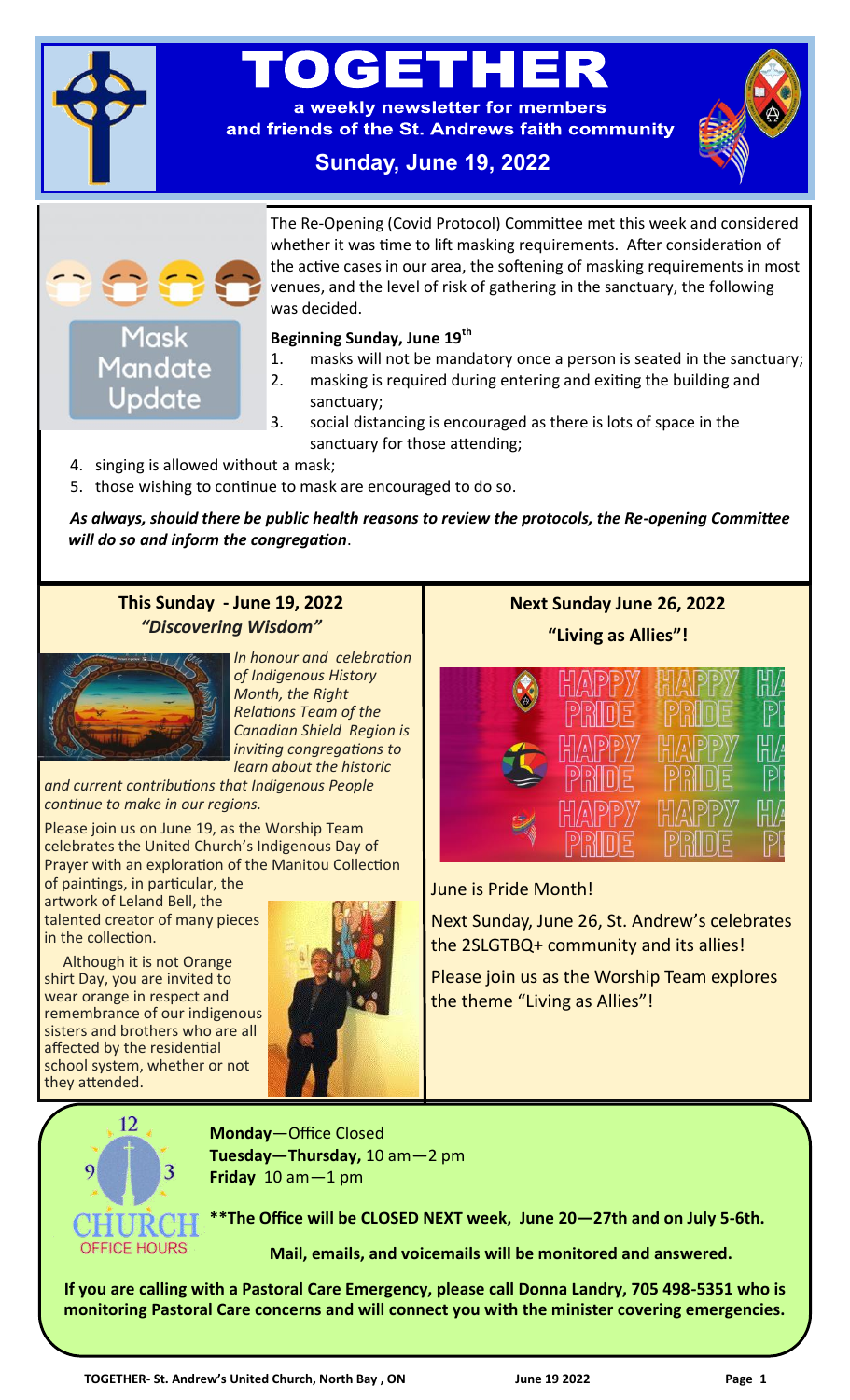# **St. Andrew's Welcomes You !**



*St. Andrew's strives to create a welcoming home for all those seeking to explore their connection with God, spirituality and Christian community. We are pleased to have you worship with us either in-person or through our online YouTube channel.* 

*St. Andrew's is an Affirming Ministry of The United Church of Canada and is committed to building a welcoming and inclusive community. The congregation has also done the training to be a Blue Umbrella organization so it is a dementia-friendly place.* 

*If you would like information, please give us a call during office hours and someone will be pleased to chat with you. 705 472-7680*

#### **ST. ANDREW'S MISSION STATEMENT**

St. Andrew's is an inclusive and affirming Christian community of faith worshiping God and serving others. Inspired by Holy Scripture and guided by tradition, reason, and experience, we share the ministry of Jesus Christ by nurturing spiritual growth, caring for creation, and being with those in need.

#### **ST. ANDREW'S AFFIRMING STATEMENT**

St. Andrew's United Church is an Affirming congregation within the United Church of Canada. We are committed to creating a safe, inclusive and nurturing community where all are

welcome. We delight in the goodness and grace of God as expressed through the diversity of race, gender, sexual orientation, gender identity, family configuration, ability or economic circumstance. We give thanks for the richness of the Spirit among us and in the work we are called to do in the world.

#### **Council Meeting Highlights—June 14, 2022**

Here are some of the highlights from last night's Council meeting for the newssheet.

- We offered thanks to Lillian Roberts as this was her last meeting with us.
- We discussed operation of Loaves & Fishes after June  $30<sup>th</sup>$  when Peter Haddow's tenure as Coordinator is over. We are currently looking for someone to take his place. In the meantime, we have received a very generous offer of help from Dennis Chippa and the Gathering Place of both food donations and volunteer help.
- The Council will hold a special meeting in July to do some strategic planning.
- The Council elected Bill Ingwersen as one our Regional Council Representatives, joining Karen Gooch in this role.
- Howard Wurster, our Facility Liaison reported that work in ongoing in the basement, which will hopefully be completed by the end of the summer.
- Summer plans were discussed for worship, office coverage when Janet Ross is on holidays and pastoral care coverage.

#### **CSRC Lay Representatives for St. Andrew's**

Every year, communities of faith elect members of their church community to be Canadian Shield Regional Council Elected Lay Representatives. Regional elected lay reps are called to the ministry of participating in the



decision-making council in which your community of faith resides and are given a responsibility to consider and discern decisions about ministry, mission and priorities for service and stewardship.

The number of elected lay reps a community of faith elects depends on the number members in the congregation. St. Andrew's is allowed two representatives. Karen Gooch is one representative – and with Peter Haddow stepping down as the other representative, there was a vacancy.

At the Church Council meeting on June 14<sup>th</sup>, **Bill Ingwersen,** the Council Vice-Chair, was appointed as the second St. Andrew's CSRC Elected Lay Representative.

#### **What are the responsibilities of Elected Lay Reps to the Regional Council?**

Elected Lay Representatives have the following responsibilities to their community of faith:

- They are the primary communication hub between the Regional Council and the community of faith.
	- Share emails they receive about the work of Regional Council widely in their congregation.
- Share written reports about Regional Council work with the governing body of their community of faith on a regular basis, even if they are not members of the governing body.
- Write an annual report for the Annual Report of their community of faith.
- Help people in their community of faith know who they should talk to in the regional council about their questions/concerns/need for information.

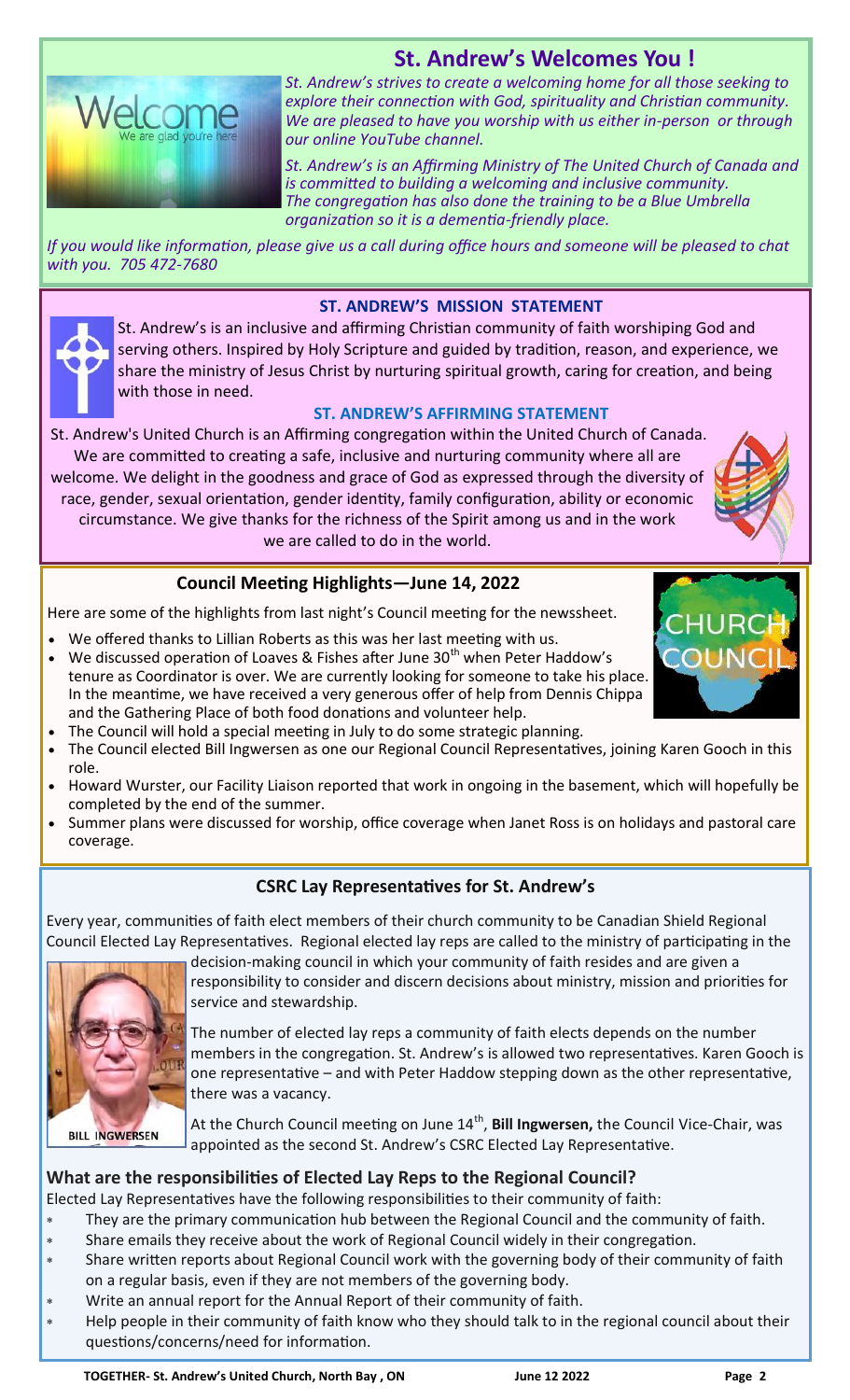

A heartfelt "thank you" to our 12 wonderful volunteers who turned out last Saturday morning to beautify the grounds around the church!

Supplementing the weekly yard work done by Andrew Neil and his crew from "A Cut Above", this amazing team did a general cleanup of the property, gave the grass an extra cut, weeded and edged the McIntyre St. beds, the Inclusivity Garden, Dad's garden and the Algonquin St. beds, washed out the garbage shed and the receptacles, washed the outside windows, prepared the Community garden for planting and filled the empty spaces with colourful annuals. We are grateful to Betty Hurley, Lucy Emmot, Lu Masson, Wanda Wallace, Kim and Treanor Delarosbel-Greer, Doug McCausland, Howard Wurster, Karen Gooch, Jim and Donna Sinclair, Liz Brownlee, and especially Mike Morrison who trucked away the numerous and heavy garden bags! Gardening and property maintenance are on-going activities, so if you have a yen to play in the dirt, please feel free to drop over any time and do a little weeding and tidying!

# **Meet the Pastoral Charge Supervisor for St. Andrew's beginning July 1, 2022**

Kathie Smith's home congregation is St. Andrew's Sturgeon Falls. She has been the Chair of the Canadian Shield Regional Council and served the wider church as a commissioner to General Council. Kathie has been a Licensed Lay Worship Leader. She is a seasoned and wise church leader and volunteer.

As pastoral charge supervisor, Kathie's primary



responsibility is to ensure that the Council and Trustees of St. Andrew's are able to meet and comply with the requirements of having quorum, by being present to represent the wider church.

# **TRINITY'S VBC RETURNS IN**… THE QUEST FOR THE LOST PARABLE

**August 22nd - August 26th @ Trinity United** 9:30 am—3:30 pm \$75 per child Ages: Kindergarten—Grade 6



Registration is now open and limited. Reserve your spot now. Registration packages are available from Trinity. Camp bursaries are available by request to those who need them. For more information or to register contact Lisa Blais at [blais.trinity@gmail.com](mailto:blais.trinity@gmail.com)



*Looking after one Sunday's lemonade would be a huge help! The refreshment table will be set up and clothed, the dispenser and glasses will be in the parlour kitchen, and the ice and frozen lemonade will be in the side-by-side* 



*freezer in the little kitchen. It's just a matter of mixing the lemonade, putting it out on the table, and tidying up afterwards!*

**TOGETHER- St. Andrew's United Church, North Bay , ON June 12 2022 Page 3**